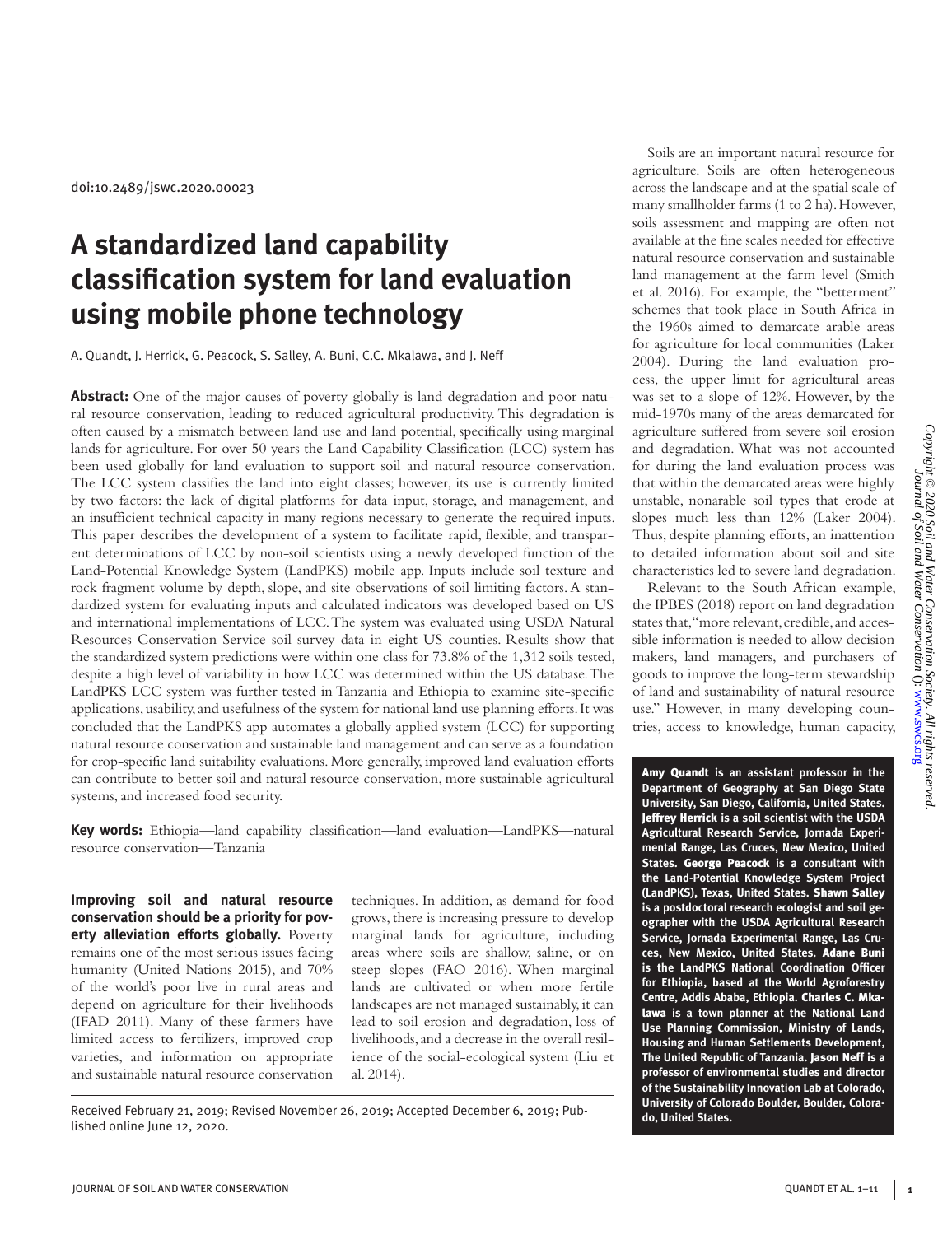and financial resources to effectively conserve natural resources and manage the land sustainably are often lacking (Kisambu et al. 2017). Given these limitations, there has been great interest in the potential for information communication technologies to fill the gap in knowledge provisioning and decision support (Yonazi et al. 2012; UNEP 2016).

The Land Capability Classification (LCC) is a system of classifying land primarily on the basis of its capability to produce crop and pasture plants, as well as how cultivation will impact long-term sustainability. However, its use is currently limited by two factors: the technical capacity (particularly to characterize soil morphology) necessary to generate the required inputs, and the lack of a digital platform for data input, interpretation, storage, and management. Therefore, the objective of this paper is to (1) discuss how these limitations have been addressed through the development of a digital system to facilitate rapid, flexible, and transparent determinations of LCC using a newly developed function of the Land-Potential Knowledge System (LandPKS; landpotential.org) mobile app, and (2) evaluate the system through Tanzanian and Ethiopian case studies and comparisons with independent LCC determinations by the USDA. The aim of comparing the standardized LCC system with USDA soils data is to compare the consistency of LCC determinations from LandPKS with varying LCC systems within the USDA database, while the empirical case studies from Tanzania and Ethiopia aim to test the consistency, usability, and usefulness of the system in real-world contexts. By addressing the current limitations of the LCC system, this new tool aims to bridge the gap in accessibility to relevant knowledge and contribute to natural resource conservation efforts and sustainable land management globally.

*Land Capability Classification.* The LCC was originally developed by the US Soil Conservation Service (USDA 1939), and an early version was first published in 1939 (USDA 1939; Helms 1992). While developed in the United States, the LCC system is actively used in land evaluation efforts in countries all over the world. It was born out of an attempt to farm land while maintaining the quality of the soil (Helms 1992). The LCC system assigns land to one of eight classes (table 1) based on the degree of specific limitations of the land such as erosion (e),

## Table 1

Descriptions of the Land Capability Classification classes from the *USDA National Soil Survey Handbook* Part 622 (USDA NRCS 2007).

| <b>Class</b>   | <b>Description</b>                                                                                                                                                        |
|----------------|---------------------------------------------------------------------------------------------------------------------------------------------------------------------------|
| 1              | Slight limitations that restrict their use                                                                                                                                |
| $\overline{2}$ | Moderate limitations that reduce the choice of plants or require moderate<br>conservation practices                                                                       |
| 3              | Severe limitations that reduce the choice of plants or require special conservation<br>practices, or both                                                                 |
| 4              | Very severe limitations that restrict the choice of plants or require very careful<br>management, or both                                                                 |
| 5              | Little or no hazard of erosion but have other limitations, impractical to remove, that<br>limited their use mainly to pasture, rangeland, forestland, or wildlife habitat |
| 6              | Severe limitations that make them generally unsuited to cultivation and that limit their<br>use mainly to pasture, rangeland, forestland, or wildlife habitat             |
|                | Very severe limitations that make them unsuited to cultivation and that restrict their<br>use mainly to rangeland, forestland, or wildlife habitat                        |
| 8              | Limitations that preclude use for commercial plant production and limit use mainly to<br>recreation, wildlife habitat, water supply, or esthetic purposes                 |

excess wetness (w), problems in the rooting zone (s), and climatic limitations (c) (Helms 1992). The specific limitations included in any given LCC system vary, as do the degree of each limitation needed to receive a specific class score. The LCC system emphasizes soil erosion hazards (Young 1976) due to the relative irreversibility of degradation caused by soil erosion for most land.

However, there are some limitations of the LCC system. First, the inclusion of climate in these LCC determinations is a limitation of the original LCC system. According to the Food and Agriculture Organization of the United Nations (FAO 2019), globally it is difficult to adequately consider climate limitations due to the variations of climate requirements between crops and cultivators, and the kinds of climatic hazards. Second, the different factors used to categorize land into LCC classes and subclasses is not standard and does vary between states within the United States and among countries. For example, according to the *US National Soil Survey Handbook* (USDA NRCS 2007), part 622.22 explains how a slope of <2% in California is used to determine Class 1, while part 622.25 states that a slope of up to 3% in Indiana delineates Class 1 land. The FAO (1974) *Soil Bulletin 22* documents modifications to LCC criteria made by other countries. Table 2 provides the details of the LCC system used in Ethiopia for land use planning, which was used to analyze the LandPKS LCC presented here. It is important to note that the LCC class of a site is not necessarily permanent, and any number of changes in the land, such as accelerated erosion, accumulation of salts, or the application of irrigation water, could require a reclassification of that land (Helms 1992). In addition, land capability differs from land suitability. Land suitability for the production of specific crops is based on both the fundamental land capability (LCC) and other factors, such as the relative potential productivity of the particular crop. For example, crop tolerance to frost and drought, which is affected by the plant-available water holding capacity of the soil, vary widely both within and among crops. A study in Ethiopia by Girmay et al. (2018) outlines how an LCC assessment based on physical and chemical properties of the soil was able to determine areas that are capable of supporting rain-fed crop production, while a land suitability assessment for the major rain-fed crops in the area identified specific arable areas best suited to barley (*Hordeum vulgare* L.), wheat (*Triticum aestivum* L.), and faba bean (*Vicia faba* L.). The more detailed suitability assessment was based on the specific crop requirements for climate and soil properties, such as pH, organic matter, and electrical conductivity. It also considered landform attributes that could determine the suitability of the land for specific tillage systems used to produce these crops in these areas. Therefore, in determining crop suitability, LCC is necessary but not sufficient for crop-specific land suitability evaluations.

#### Materials and Methods

*Developing a Standardized Land Capability Classification System.* In order to create a standardized LandPKS LCC system, the national-level USDA guidelines and criteria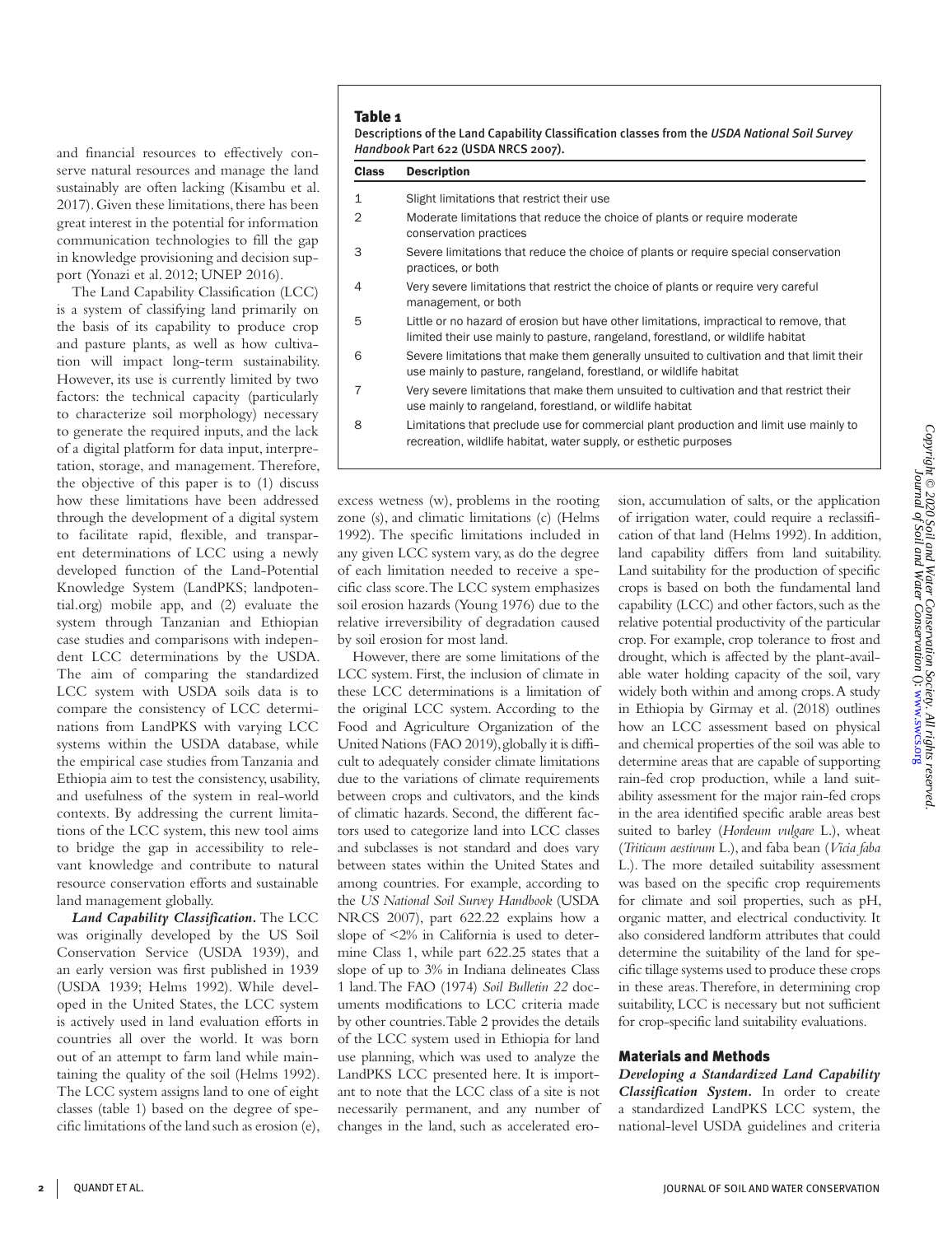|  |  |  | Matrix for Ethiopia's Rural Land Administration and Use Directorate Land Capability Classification (LCC) determinations. |
|--|--|--|--------------------------------------------------------------------------------------------------------------------------|
|--|--|--|--------------------------------------------------------------------------------------------------------------------------|

|                                 | <b>LCC</b> class         |                                                        |                                           |                                         |                                                |                                                               |                                                                                  |                                                                                  |  |  |  |  |
|---------------------------------|--------------------------|--------------------------------------------------------|-------------------------------------------|-----------------------------------------|------------------------------------------------|---------------------------------------------------------------|----------------------------------------------------------------------------------|----------------------------------------------------------------------------------|--|--|--|--|
| <b>Criteria</b>                 | 1                        | $\overline{2}$                                         | 3                                         | 4                                       | 5                                              | 6                                                             | $\overline{7}$                                                                   | 8                                                                                |  |  |  |  |
| Slope (%)                       | $0$ to $2$               | $2$ to $8$                                             | 8 to 15                                   | 15 to 30                                | 0 to 30                                        | 30 to 50                                                      | >60                                                                              | 0 to 50                                                                          |  |  |  |  |
| Soil depth (cm)                 | >150                     | 100 to 150                                             | 100 to 150                                | 50 to 150                               | 25 to 150                                      | 50 to 150                                                     | 25 to 150                                                                        | 0 to 150                                                                         |  |  |  |  |
| Past erosion                    | None                     | None                                                   | None to<br>slight                         | None to<br>moderate                     | None to<br>moderate                            | None to<br>moderate                                           | None to<br>severe                                                                | None to very<br>severe                                                           |  |  |  |  |
| Surface texture<br>(Class)      | L. SL. CL                | L, SiL, CL,<br><b>SL</b>                               | L. SL. CL.<br>SiC, HC                     | SL. L. SiL. CL.<br>SiC, C, HC           | SL. L. SiL. CL.<br>SiC, C, HC                  | SL. L. SiL. CL.<br>SiC, C, HC                                 | S. SL. L. SiL.<br>CL, SiC, C, HC                                                 | S. SL. L. SiC.<br>CL, SiL, C, HC                                                 |  |  |  |  |
| Water logging<br>(Class)        | None                     | None                                                   | None to<br>intermittently<br>water-logged | None to<br>regularly water<br>logged    | None to<br>regularly water<br>logged           | None to<br>regularly water<br>logged                          | None to<br>regularly<br>water-logged                                             | Water-logged<br>to swamps                                                        |  |  |  |  |
| Infiltration (Class)            | Good                     | Good                                                   | Good.<br>moderate                         | Good.<br>moderate.<br>poor              | Good.<br>moderate,<br>poor                     | Good,<br>moderate.<br>poor                                    | Moderate, poor                                                                   | Good, moderate,<br>poor                                                          |  |  |  |  |
| Length of growing<br>period (d) | 120 <sub>to</sub><br>240 | $120$ to<br>240                                        | $120$ to<br>240                           | 90 to 240                               | >90                                            | >90                                                           | 0 to $>240$                                                                      | 0 to $>240$                                                                      |  |  |  |  |
| Stoniness/<br>rockiness (%)     | No stone<br>or few       | No stone or<br>few, moderately or few,<br>stony, stony | No stone<br>moderately<br>stony, stony    | No stone or<br>few, moderately<br>stony | No stone or<br>few. moderately<br>stony, stony | No stone or<br>few, moderately<br>stony, stony,<br>very stony | No stone or few.<br>moderately<br>stony, stony,<br>very stony, rock<br>out crops | No stone or few.<br>moderately<br>stony, stony, very<br>stony, rock<br>out crops |  |  |  |  |

were used to begin. These guidelines were then modified to support global application, following the lead of other countries and organizations that have developed modified versions (table 3). Modifications were selected based on their pervasiveness in other LCC systems, importance for land capability, and the ease that a minimally trained user can make the necessary observations (table 3). Detailed and specific rationale for each modification is provided in table 3. Through this process, the LandPKS LCC system was standardized, meaning it can be used globally by a minimally trained user.

*The Land Potential Knowledge System Mobile Application.* The LandPKS mobile app was created to help put information about land, including climate, soils, and vegetation into the hands of land managers, farmers, and land use planners across the globe, and to allow them to characterize these attributes of their own land. The LandPKS app is free to download and use for both Android and iPhone mobile devices. The LandPKS app uses a geolocated, point-based model for data collection and delivering results. At the time of writing, the LandPKS app had three input modules: LandCover, LandManagement, and LandInfo (landpotential.org). LandCover helps users monitor vegetation change, LandManagement is for tracking basic agricultural outputs and inputs, and LandInfo

uses short, animated, and icon-based tutorials to help the user characterize soil properties and limitations. A key component of the LandInfo module is that it guides users through hand texturing their soil. Previous research has found the LandPKS approach to hand texturing of the soil to be relatively accurate compared to laboratory tests, which also have a certain degree of error (Salley et al. 2018). Accuracy was 91% for professional soil scientists, and 71% to 78% for nonexperts (Salley et al. 2018). In addition to delivering results directly to the phone, the user inputs for all three modules can be uploaded from the user's smartphone to the cloud and then accessed through the LandPKS Data Portal (https://landpotential.org/data-portal/). This also ensures automatic access to data when the app is loaded on a different phone.

The LandPKS LCC system uses inputs from the LandInfo module (slope, soil texture and rock fragment volume by depth, and soil limiting factors) and uses this information to determine the LCC class and subclass. It is important to note that the LandPKS LCC system integrated into the LandPKS app does not take into account climate limitations (temperature and effective moisture) for four reasons: (1) climate limitations are generally already well understood in most regions, (2) temperature and moisture limitations are much more crop dependent than limitations such as erosion risk (see above discussion of land suitability in the LCC section), (3) relative cost and availability of irrigation water is highly variable, and (4) the LandPKS app is focused on soils and the LCC outputs can be easily integrated into broader crop suitability assessments that do include climate considerations. The United States addresses the third issue in some areas by reporting LCC for both irrigated and nonirrigated conditions.

*The Standardized Land Potential Knowledge System Land Capability Classification System.* The overall workflow of the standardized LandPKS LCC system is outlined in figure 1. First, using the LandInfo module, users collect data necessary to evaluate the 10 criteria that are used to determine the LandPKS LCC class and subclass. Once the user begins collecting data, the LandPKS app automatically calculates the LandPKS LCC class for each criterion that the user has completed, based on the matrix in table 4, as well as an overall LCC class for the site. The LandPKS LCC class for the site is determined by the most limiting criteria from table 4. For example, if surface stoniness is rated a 5, and the other 9 criteria all receive a class rating less than 5 (LCC class of 1 to 4), the LandPKS LCC class for the site would be calculated as a 5 with surface stoniness as the limiting criterion and LandPKS LCC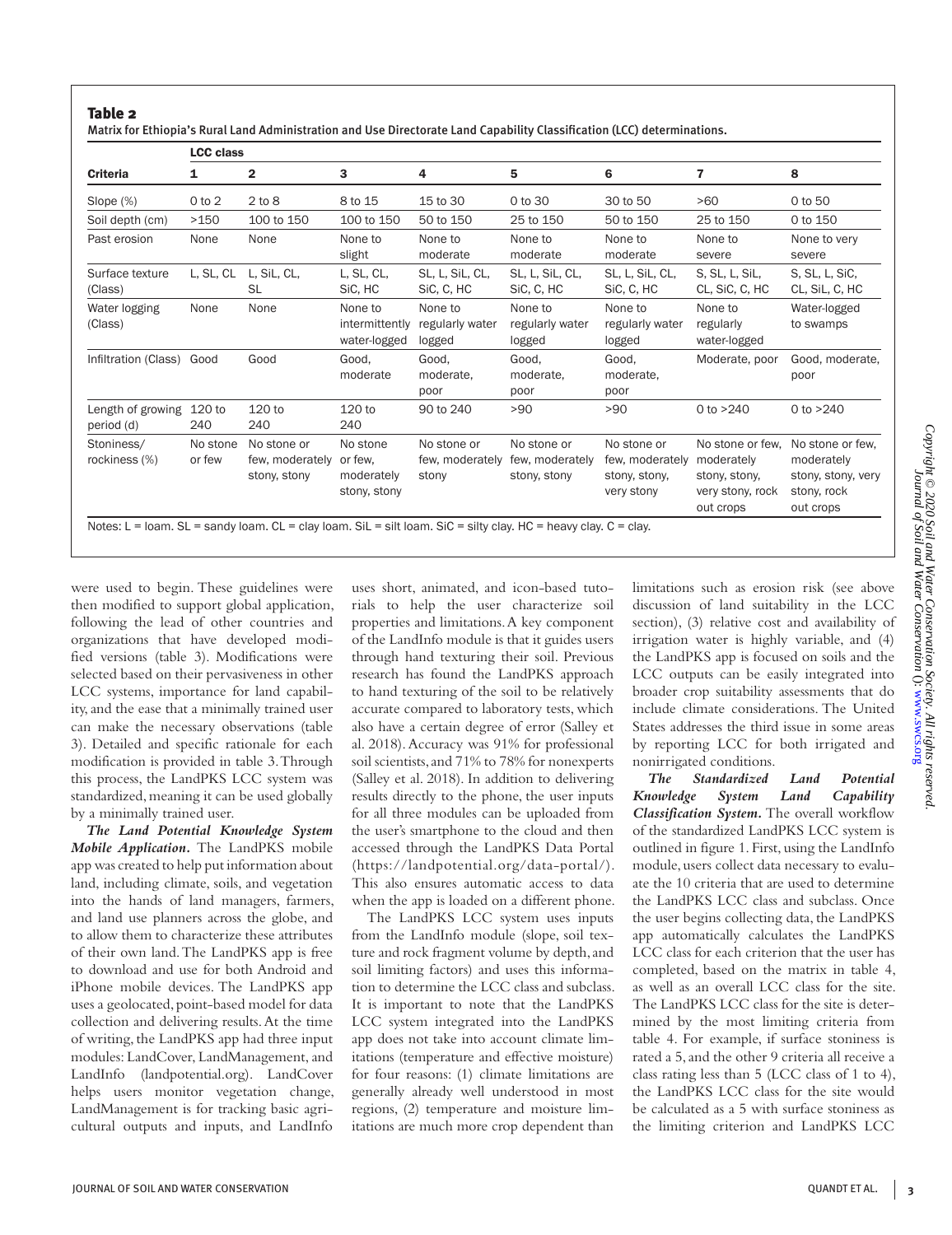#### Table 3

Description of the systems, modifications, and rationale used for developing the standardized Land Capability Classification (LCC) system.

| <b>System used</b>                                                                         | <b>Modifications</b>                                                    | <b>Rationale</b>                                                                                                                                                                                                                               | <b>LandPKS inputs</b>                            |
|--------------------------------------------------------------------------------------------|-------------------------------------------------------------------------|------------------------------------------------------------------------------------------------------------------------------------------------------------------------------------------------------------------------------------------------|--------------------------------------------------|
| <b>USDA NRCS (2007),</b><br>Pacific Northwest National<br>Laboratory (2018)                | Slope breaks modified                                                   | Modified to utilize the slope<br>ranges that are available in<br>the LandPKS app                                                                                                                                                               | Slope and soil texture<br>$1$ to $10$ cm         |
| <b>USDA NRCS (2007),</b><br><b>Pacific Northwest National</b><br>Laboratory (2018)         | Slope breaks modified                                                   | Modified to utilize the slope<br>ranges that are available in<br>the LandPKS app                                                                                                                                                               | Slope and soil texture<br>K factor of 1 to 10 cm |
| <b>State of New South Wales</b><br>and Office of Environment<br>and Heritage (2012)        | USDA only uses four depth<br>breaks, the LCC system<br>uses five breaks | Modified to utilize the depth<br>breaks that are available in the<br>LandPKS app                                                                                                                                                               | Soil depth                                       |
| <b>USDA NRCS (2007)</b>                                                                    | Only includes soil texture<br>classes, not the subclasses               | LandPKS only captures soil<br>texture classes and not<br>subclasses                                                                                                                                                                            | Soil texture 1 to 10 cm                          |
| Salinity<br>LandPKS                                                                        |                                                                         | Easily observable measures<br>of salinity                                                                                                                                                                                                      | Salt on soil surface                             |
| <b>USDA NRCS (2007)</b><br>Surface stoniness (%)                                           |                                                                         | Compatibility of existing USDA<br>system with the LandPKS app                                                                                                                                                                                  | Surface stoniness                                |
| <b>USDA NRCS (2007)</b>                                                                    | Modified from inches to<br>centimeters and to a depth<br>of 1 m         | Conversion done to<br>internationalize the LCC system                                                                                                                                                                                          | Soil texture to 100 cm                           |
| LandPKS                                                                                    | Used instead of the USDA<br>soil reaction (pH)                          | Lime requirement provides<br>some pH information that is<br>easily observable                                                                                                                                                                  | Lime requirements                                |
| <b>USDA NRCS (2007)</b>                                                                    | Uses same values as USDA                                                | Compatibility of existing USDA<br>system with the LandPKS app                                                                                                                                                                                  | Flooding (growing season)                        |
| <b>USDA NRCS (2007)</b><br>Water table depth<br>during the growing<br>season (cm)          |                                                                         | Conversion done to<br>internationalize the LCC system                                                                                                                                                                                          | Water table depth                                |
| <b>USDA NRCS (2007),</b><br>Permeability (mm $h^{-1}$ )*<br>Schoeneberger et al.<br>(2012) |                                                                         | Conversion done to<br>internationalize the LCC system                                                                                                                                                                                          | Soil texture to 100 cm                           |
|                                                                                            |                                                                         | None<br>Same breakpoints as<br>utilized by the USDA<br>Same values as USDA, just<br>converted from inches to<br>centimeters<br>Inches per hour comes from<br>the Field Book for Describing<br>and Sampling Soils.<br>Converted inches per hour |                                                  |

\*Calculated values using LandPKS algorithms.

subclass. Users receive results without collecting data for all 10 criteria; however, the more criteria collected, the more reliable the LandPKS LCC outputs will be. For example, if a user does not collect data on the most limiting criteria, the LandPKS LCC class reported would misrepresent the actual capability of the land. The LandPKS app clearly highlights missing data on the LandPKS LCC output screen.

Users are also provided the option to determine whether or not each criterion is relevant to the particular site. Turning individual criteria off automatically modifies the user-adjusted class. This feature is useful in situations where the user is an expert land evaluator or land use planner who has significant experience with the LCC system or in situations where what would normally be considered a soil limitation, such as high water table depth, is actually considered an asset, such as for irrigated rice (*Oryza sativa* L.) cultivation. The calculations to determine LandPKS LCC outlined in table 4 are done directly on the phone and require no data connection to complete. See figure 2 for an example of the LandPKS Report Screen.

*Evaluating the Consistency of Land Capability Classification Determinations with USDA Soil Survey Data.* The extent to which the standardized LandPKS LCC system is likely to be consistent with other implementations of LCC was evaluated using preexisting USDA Natural Resources Conservation Service (NRCS) soil survey data. One major goal in designing the integrated system within the LandPKS app was to avoid consistently over- or underestimating the LandPKS LCC class compared to the LCC classes already designated by the NRCS. The NRCS soil data set, which already includes LCC determinations, was selected because it includes both (1) soil and topographic information necessary to complete an LCC determination using LandPKS and (2) independent determinations of LCC based on different implementations. This variety exists because each state in the United States has implemented their own LCC, applying the same generalizable criteria, but with different thresholds for one or more of the eight classes. The rules and methods utilized to generate the LandPKS LCC class from the soil and topographic data in the USDA NRCS soil database is available in table 5. The objective of this step was to statistically test the compatibility of the LandPKS LCC system with the USDA NRCS systems in various locations and did not involve any field testing of the LandPKS app.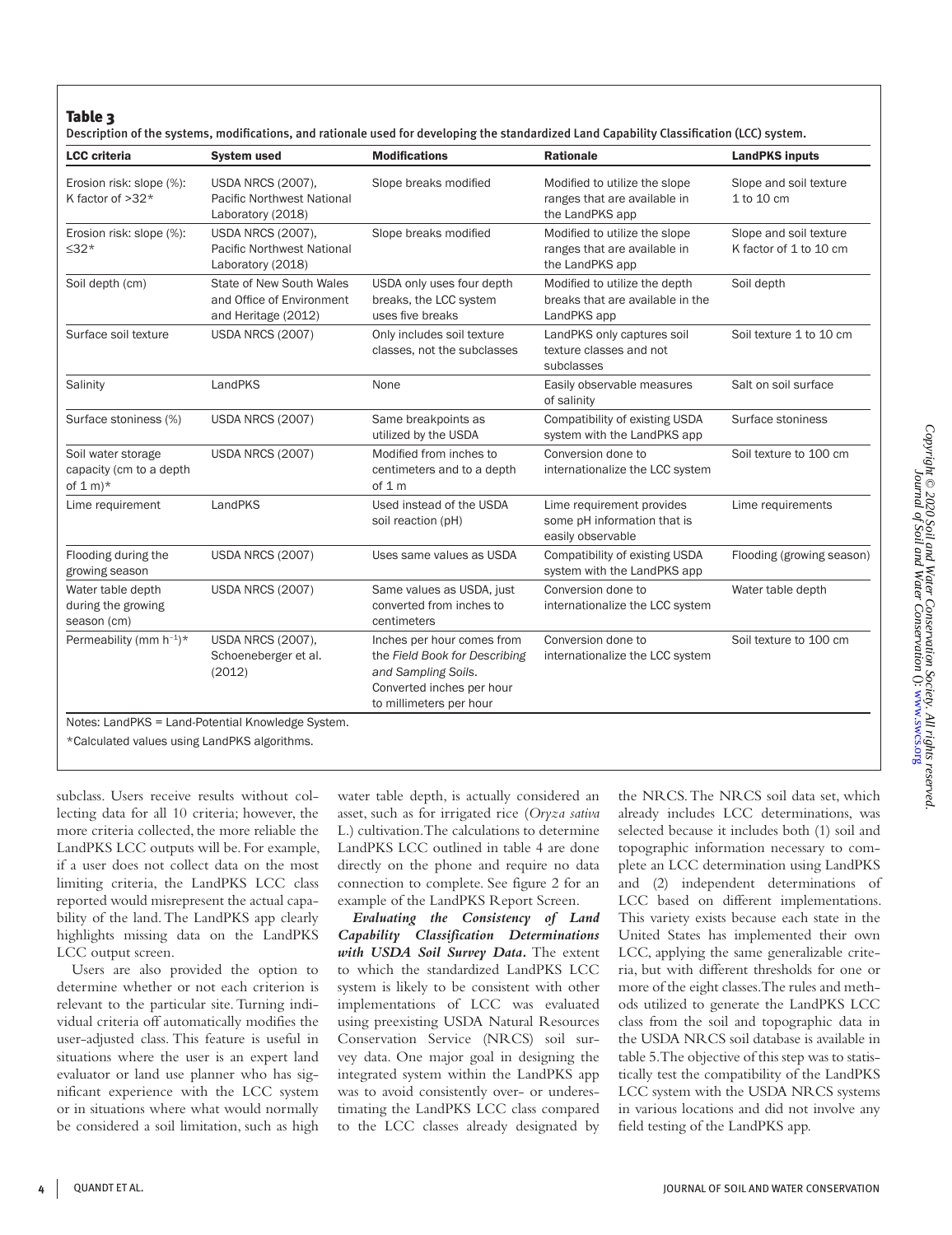

Comparisons were completed for 1,312 soils (map unit components) distributed among eight counties (one county in eight different US states) using NRCS soil survey data to generate the required inputs (table 6). Because climate is not considered in our standardized LandPKS LCC system, seven of the eight counties were selected randomly from the eastern regions of the United States, where the soil (rather than climate) limitations are generally the most class-defining factors due to relatively high growing season rainfall (Salley et al. 2016). This limited the impact of climate on the determination of LCC class for this comparative analysis. Doña Ana County, in the state of New Mexico, was included because most of the soils there were classified based on their potential with irrigation (in addition to without irrigation), effectively eliminating LCC climate limitation while allowing soils from an arid region to be included. Together, soils in these eight US counties represent

some variability of soil properties used globally for LCC determination and include eight unique implementations of the LCC system, reflecting the breadth of variability in how the LCC system has been adapted globally. None of the state-specific LCC systems were identical to the USDA national version used as a starting point for developing the LandPKS LCC system described in this paper. Consequently, the differences between this classification and those generated by the USDA NRCS in each of these counties provides some indication of the relative consistency of the LandPKS LCC determinations with other implementations of the LCC system that use differing inputs and thresholds. Lastly, these data were analyzed using Microsoft Excel and Stata 14IC statistical analysis software.

*Two Land-Potential Knowledge System Land Capability Classification Case Studies in Tanzania and Ethiopia: Enhancing Land Evaluation Efforts.* Preliminary field-piloting

of the LandPKS LCC system in the community of Nyamihuu, located near Iringa, Tanzania, was completed to better understand the usability of LandPKS LCC in a real-world setting with real-world users of the LandPKS app. In June of 2017, with local farmers, village representatives, and staff from Tanzania's National Land Use Planning Commission (figure 3), the LandPKS team characterized soil and topographic conditions using LandPKS at three locations within a short distance (less than 100 m) from each other on a hillslope (Outcrop, Upper Field, and High Production). These sites are all mapped within the same Harmonized World Soil Database (Nachtergaele et al. 2008) soil map unit.

Building upon this, in September of 2018, in order to increase the scale of pilot field testing of the LandPKS LCC, four villages were visited: Marumbo, Murungu, Mhaga, and Mtamba, all in Kisarawe District, located in the Coast Region approximately 26 km outside of Dar es Salaam, Tanzania. In collaboration with staff from Tanzania's National Land Use Planning Commission and Kisarawe District land, agriculture, and livestock officers, one LCC assessment in each village was completed alongside village government representatives and local farmers, with approximately 25 participants in each village. In the field activities and pilot-testing in both 2017 and 2018, the assessments were conducted by the local farmers and land use planning experts, with instruction from LandPKS members. In both instances, the land use planning experts received minimal one to three hour trainings that included instructions for using the LandPKS app with a particular focus on the soil texture inputs. The local farmers received only 30 minutes of training on the LCC evaluation and LandPKS app. The purpose of these case studies was to evaluate the standardized LCC system for real-world applications and not necessarily to validate the LandPKS LCC system (as stated in objective two in the introduction).

In Ethiopia, the LandPKS team has been working with the Rural Land Administration and Use Directorate (LAUD) since January of 2019. In June of 2019, LAUD staff conducted pilot testing of the LandPKS LCC system for potential integration into their national-level land evaluation protocol. As with the testing with the USDA NRCS data, climate was not included as a limitation in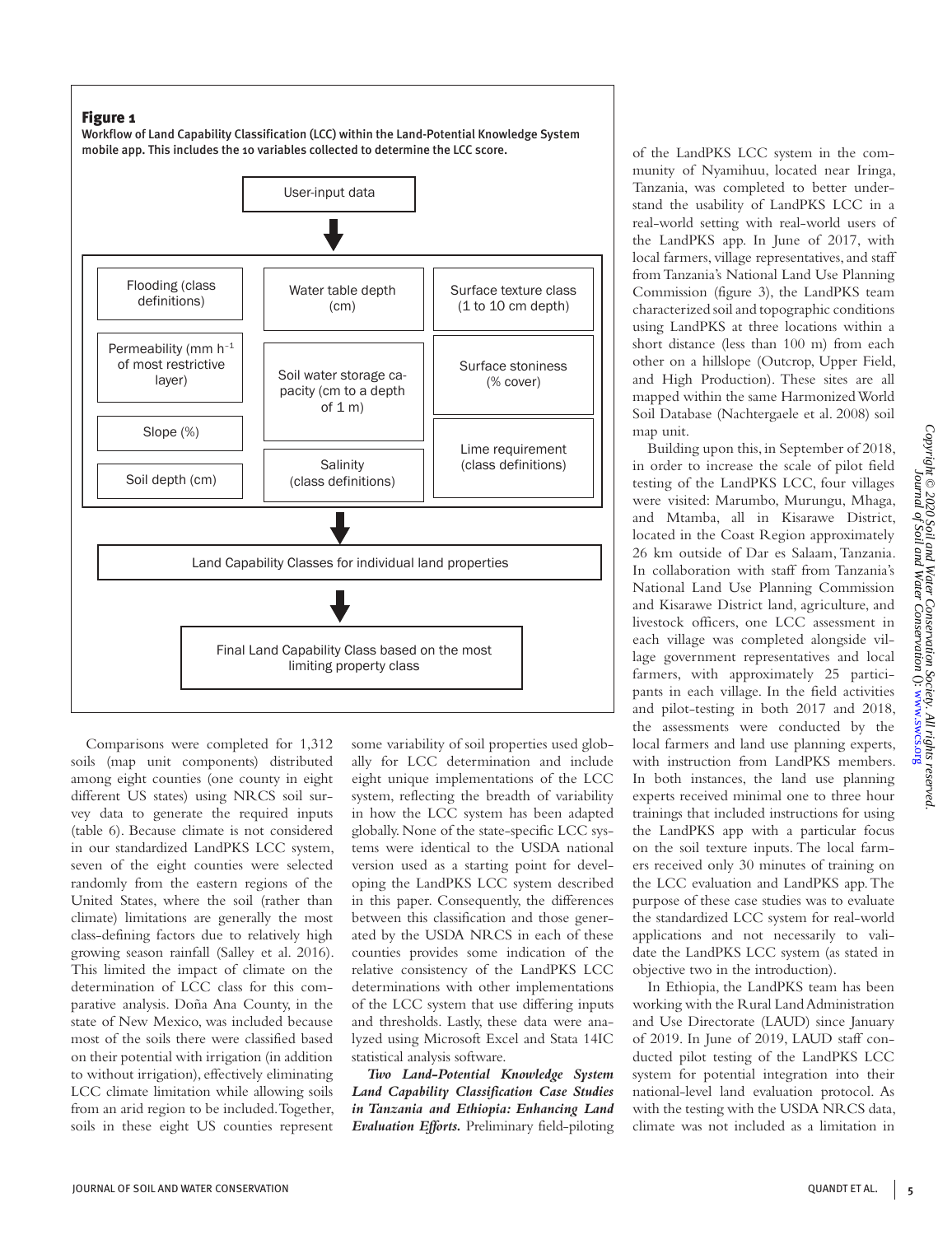|                                                                     |                       | <b>LCC class</b>                                                    |                                                                                                                      |                                                                                                                         |                                                                                                                 |                                                                   |                          |                          |           |  |  |
|---------------------------------------------------------------------|-----------------------|---------------------------------------------------------------------|----------------------------------------------------------------------------------------------------------------------|-------------------------------------------------------------------------------------------------------------------------|-----------------------------------------------------------------------------------------------------------------|-------------------------------------------------------------------|--------------------------|--------------------------|-----------|--|--|
| <b>Criteria</b>                                                     | Subclass <sub>1</sub> |                                                                     | $\overline{\mathbf{2}}$                                                                                              | 3                                                                                                                       | $\overline{\mathbf{4}}$                                                                                         | 5                                                                 | 6                        | $\overline{7}$           | 8         |  |  |
| Erosion risk: slope (%): e<br>K factor of >32                       |                       | $\leq$ 2                                                            | $>2$ and<br>$\leq 5$                                                                                                 | >5 and<br>$\leq 10$                                                                                                     | $>10$ and<br>$\leq 15$                                                                                          |                                                                   | $>15$ and<br>$\leq 30$   | $>30$ and<br>$\leq 60$   | >60       |  |  |
| Erosion risk: slope<br>(%): K factor of ≤32                         | e                     | $\leq 5$                                                            | $>5$ and<br>$\leq$ 10                                                                                                | $>10$ and<br>$\leq$ 15                                                                                                  | $>15$ and<br>≤30                                                                                                | $\overline{\phantom{0}}$                                          | $\overline{\phantom{0}}$ | $>30$ and<br>$\leq 60$   | >60       |  |  |
| Soil depth (cm)                                                     | $s-d$                 | $\geq$ 100                                                          |                                                                                                                      | $\geq 70$ and<br><100                                                                                                   | $\geq$ 50 and<br><70                                                                                            | $\overline{\phantom{0}}$                                          | $>20$ and<br><50         | $\overline{\phantom{m}}$ | $\leq$ 20 |  |  |
| Surface soil texture                                                | $s-t$                 | SL, SIL, L, Si,<br>SCL, SICL, CL                                    | S.LS.<br>SC, SIC                                                                                                     | C                                                                                                                       | $\overline{\phantom{0}}$                                                                                        | $\overline{\phantom{0}}$                                          |                          | $\overline{\phantom{0}}$ |           |  |  |
| Salinity                                                            | $s - k$               | No                                                                  | Small, temporary,<br>patches                                                                                         | $\overline{\phantom{0}}$                                                                                                | Yes, most of<br>the surface                                                                                     |                                                                   | $\overline{\phantom{0}}$ |                          |           |  |  |
| Surface stoniness (%)                                               | $S - r$               | < 0.1                                                               | $\geq$ 0.1 to <3                                                                                                     | $\geq$ 3 to $<$ 15                                                                                                      |                                                                                                                 | $\geq$ 15 to <50                                                  | $\equiv$                 | $\geq 50$ to<br>$90$     | $\geq 90$ |  |  |
| Soil water storage<br>capacity (cm to a<br>depth of $1 \text{ m}$ ) | $s-a$                 | $>18$                                                               | $\geq$ 18 and $>$ 12                                                                                                 | $≤12$ and<br>>6                                                                                                         | < 6                                                                                                             |                                                                   |                          |                          |           |  |  |
| Lime requirement                                                    | $S-I$                 | Little or no<br>lime required                                       |                                                                                                                      | High<br>amounts of<br>lime required                                                                                     | Very difficult<br>to modify<br>with lime                                                                        |                                                                   |                          |                          |           |  |  |
| Flooding during the<br>growing season                               | $w-f$                 | None during<br>growing season.<br>Crop selection<br>not restricted. | Rare to occasional.<br>Slight crop damage;<br>0% to 20% yield<br>reduction or crop<br>selection slightly<br>limited. | Occasional.<br>Moderate crop<br>damage; 20%<br>to 35% yield<br>reduction or<br>crop selection<br>moderately<br>limited. | Frequent.<br>Severe crop<br>damage; 35%<br>to 50 % yield<br>reduction or<br>crop selection<br>severely limited. | Very frequent. -<br>Prevents<br>normal<br>production<br>of crops. |                          |                          |           |  |  |
| Water table depth<br>during the growing<br>season (cm)              | $w-d$                 | $\geq$ 120                                                          | $\geq$ 75 and <120                                                                                                   | $\geq$ 45 and <75                                                                                                       | $\geq$ 30 and <45                                                                                               | $\equiv$                                                          | < 30                     |                          |           |  |  |
| Permeability (mm $h^{-1}$ )                                         | $W - D$               | $\geq 5$                                                            | $\geq$ 1.5 to<br>< 5                                                                                                 | < 1.5                                                                                                                   |                                                                                                                 |                                                                   |                          |                          |           |  |  |

Notes: L = loam. SL = sandy loam. CL = clay loam. Si = silt. SCL = sandy clay loam. SICL = silty clay loam. SIL = silt loam. S = sand. LS = loamy sand.  $SC =$  sandy clay.  $SIC =$  silty clay.  $C =$  clay.

field testing because (1) it is often not used by the LAUD in determining LCC due to the localized climate variability that exists in many districts and (2) of the use of irrigation in agricultural production in many lowland areas. Field pilot testing took place at seven sites in Sari'a Kebele in the Amhara Region and eight sites in Kokate Kebele in the Southern Nations, Nationalities, and Peoples' region by a different group of LAUD staff. The goals of the field pilot test were to compare the time requirements and classes predicted by the LandPKS LCC system with the LAUD's current paper-based implementation of their LCC system (table 2). The Ethiopian implementation of LCC uses a different set of criteria for determining LCC (table 2), so it is helpful to see how these LCC scores compared with the LandPKS LCC determinations. Furthermore, after completion of the field work, 39 LAUD staff (including federal, regional, Zonal, Woreda, and Kebele level-staff members) participated in an Online LandPKS Pilot Test User Experience Questionnaire about the usability of the LandPKS app.

Prior to each of the two sets of tests, a threeday training was provided to the participants, which included a practical demonstration of the LandPKS app and a refresher training of the conventional Ethiopian Local Level Participatory Land Use planning approach. During the training, the groups decided to include the 15 sites in the pilot tests, based on predelineated Land Slope Map strata, as the slope is a governing criterion in establishing land planning/mapping units. The three-day training was concluded by practical field demonstrations on how to collect soil and determine soil texture and soil color at different depths using LandPKS. At each site, four individuals were involved in the pilot test, including a federal government senior land use expert, a LandPKS data collector, a LAUD data collector, and a local farmer. Each group collected samples using both LandPKS and LAUD methods at a single sample collection point, simultaneously but independently.

#### Results and Discussion

*Testing the Consistency of the Land-Potential Knowledge System Land Capability Classification System with USDA Soil*  **Survey Data.** Overall, the results of the tests of consistency of the LandPKS LCC determinations with the USDA NRCS soil survey data indicated that the LandPKS LCC results were generally similar to NRCS LCC results, even though different LCC systems were implemented for the eight different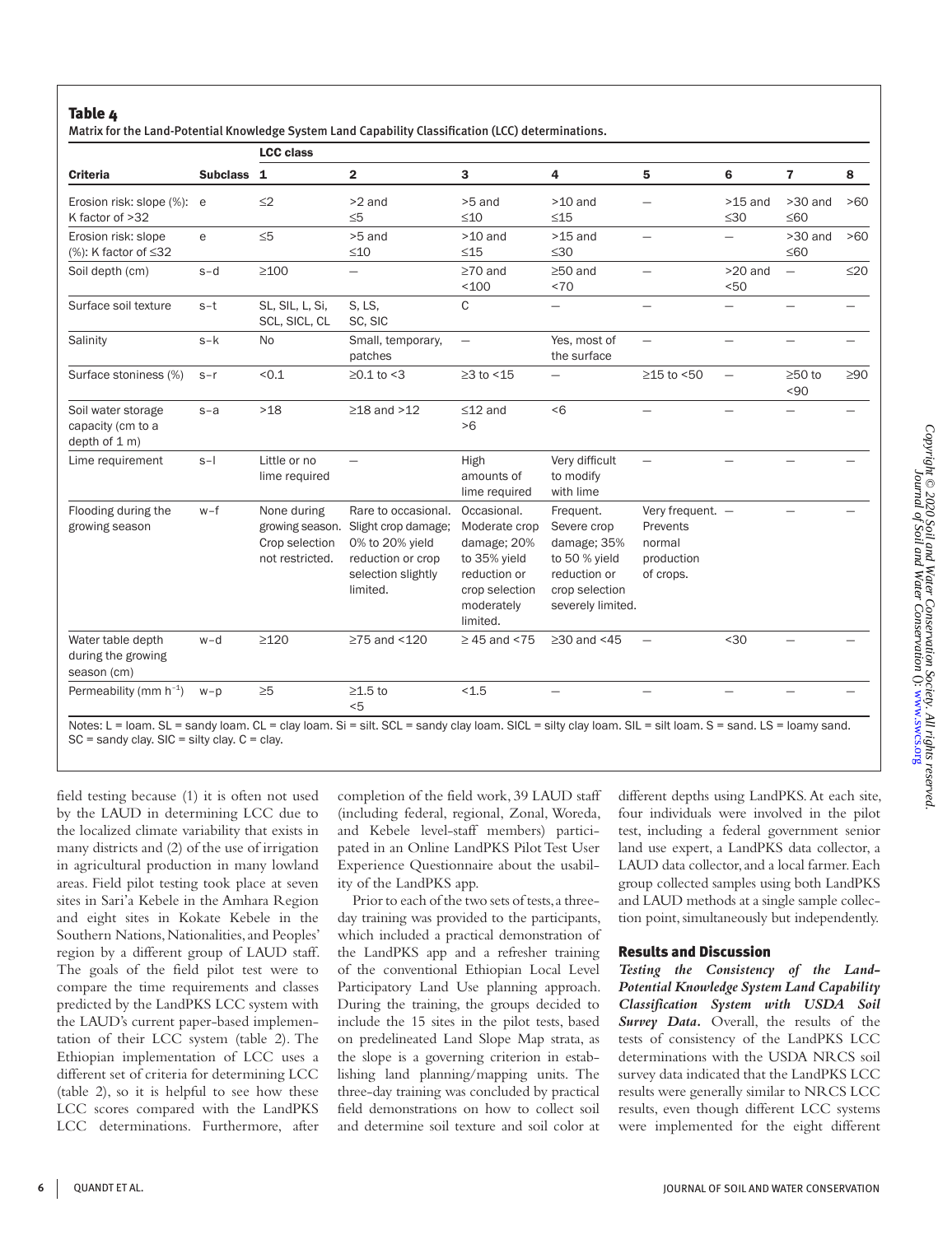## Figure 2

Land Capability Classification results screen within the Land-Potential Knowledge System app. This example shows the ability of the user to turn off and on the different criteria in order to change the User-Adjusted Land Capability Classification.

| AT&T<br><b><back< b=""></back<></b> | shamba la Beko chini                           | <b>■ 多刷 ©  67% ■ 1:54 PM</b><br>П | AT&T<br><b><back< b=""></back<></b> | shamba la Beko chini | 图 米 刷 <sup>全</sup> 1 67% ■ 1:55 PM |            |
|-------------------------------------|------------------------------------------------|-----------------------------------|-------------------------------------|----------------------|------------------------------------|------------|
| Report                              |                                                | Data Input                        | Report                              |                      |                                    | Data Input |
|                                     |                                                |                                   | Criteria                            | ◙                    | <b>LCC Class</b>                   | ON/OFF     |
| Land Capability Classification      |                                                |                                   | Erosion risk <sup>@</sup>           |                      | 3                                  |            |
|                                     | <b>US Users Please Read</b>                    |                                   | Soil depth <sup>O</sup>             |                      | 1                                  |            |
|                                     |                                                |                                   | Surface soil<br>texture             | 0                    | $\mathbf{1}$                       |            |
| Land Capability Classification @    |                                                |                                   | Salinity <sup>O</sup>               |                      | 1                                  |            |
|                                     | 3e                                             |                                   | Surface stoniness @                 |                      | 1                                  |            |
|                                     |                                                |                                   | Soil water storage<br>capacity      | $\Omega$             | $\overline{2}$                     |            |
| LCC data completeness               |                                                |                                   | Lime requirement <sup>@</sup>       |                      | 1                                  |            |
|                                     | User-Adjusted Land Capability Classification @ |                                   | Flooding during<br>growing season   | $\bullet$            | $\overline{2}$                     |            |
|                                     | 2s-a, w-f                                      |                                   | Water table depth @                 |                      | ï                                  |            |
| 0<br>Criteria                       | LCC Class                                      | ON/OFF                            | Permeability <sup>@</sup>           |                      | 1                                  |            |
| n<br>Home                           | ♤<br><b>Oinus</b>                              | in a<br><b>More</b>               | ៉ោ<br>Home                          |                      | ۵<br>Climate                       | More       |

US counties tested (table 6). Comparing all results, 33.4% of the LandPKS LCC and NRCS LCC results were in the same class, 73.8% were within one class, and 91.2% were within two classes (table 6). For Doña Ana County, New Mexico, the LandPKS LCC results matched well with the NRCS irrigated LCC. Overall, average LCC was slightly overestimated by LandPKS in three counties and marginally underestimated in five counties (table 6, the average difference for county column). The data were also analyzed with a Pearson  $\chi^2$  test in order to analyze if the observed differences between the LCC simply arose by chance. Results found a Pearson  $χ²$  of 814.4152 with a *p*-value of 0.0000, which supports the null hypothesis that the probability that the LCC results are independent is very low.

*Land Capability Classification Case Study in Tanzania.* Results from the Nyamihuu, Tanzania, case study highlight the heterogeneous nature of soils at small scales (table 7), which further underscores the importance of biophysical assessments. While these three sites were located in close proximity (approximately 100 m) and within the same Harmonized World Soil Database (Nachtergaele et al. 2008) soil map unit,

# Table 5

Rules and methods utilized to generate the Land-Potential Knowledge System (LandPKS) Land Capability Classification (LCC) soil class from the soil and topographic data in the USDA Natural Resources Conservation Service soil database.

| <b>LandPKS LCC variable</b>                                           | <b>Query logic</b>                                                                                                                                                                                                                                                                                                                                                                                                                       |  |  |  |  |  |  |
|-----------------------------------------------------------------------|------------------------------------------------------------------------------------------------------------------------------------------------------------------------------------------------------------------------------------------------------------------------------------------------------------------------------------------------------------------------------------------------------------------------------------------|--|--|--|--|--|--|
| Erosion risk                                                          | Utilized slope breaks from LandPKS LCC matrix (table 4).<br>$\bullet$<br>Kw factor > 0.32 or $\leq$ 0.32 of top horizon.<br>$\bullet$                                                                                                                                                                                                                                                                                                    |  |  |  |  |  |  |
| Soil depth                                                            | Depth to paralithic or lithic bedrock.<br>٠<br>Restriction kinds not present within top 100 cm, then soil depth was assumed to be 100 cm or greater.<br>$\bullet$                                                                                                                                                                                                                                                                        |  |  |  |  |  |  |
| Surface soil texture                                                  | Utilized soil texture classes from LandPKS LCC matrix (table 4).<br>$\bullet$                                                                                                                                                                                                                                                                                                                                                            |  |  |  |  |  |  |
| Salinity                                                              | EC value of top horizon.<br>$\bullet$<br>If EC $\leq$ 2, then LCC = 1. If EC > 2 and $\leq$ 4, then LCC = 2. If EC > 4, then LCC = 4.<br>$\bullet$                                                                                                                                                                                                                                                                                       |  |  |  |  |  |  |
| Surface stoniness                                                     | Utilized percent surface stoniness from LandPKS LCC matrix (table 4).<br>$\bullet$                                                                                                                                                                                                                                                                                                                                                       |  |  |  |  |  |  |
| Soil water storage capacity                                           | Utilized AWC breaks from LandPKS LCC matrix (table 4).<br>$\bullet$<br>Calculated AWC for each horizon to 100 cm and summed values.<br>$\bullet$                                                                                                                                                                                                                                                                                         |  |  |  |  |  |  |
| Flooding during growing season                                        | Utilized the highest flooding frequency class for any month of the year.<br>$\bullet$<br>If highest flooding frequency class = None or Very Rare, the LCC = 1. If highest flooding frequency class =<br>$\bullet$<br>Rare, the LCC = 2. If highest flooding frequency class = Occasional, the LCC = 3. If highest flooding<br>frequency class = Frequent, the LCC = 4. If highest flooding frequency class = Very Frequent, the LCC = 5. |  |  |  |  |  |  |
| Water table depth                                                     | Utilized water table depths from LandPKS LCC matrix (table 4).<br>$\bullet$<br>Utilized April thru September as growing season months. Determined shallowest water table depth during<br>$\bullet$<br>any of these months.                                                                                                                                                                                                               |  |  |  |  |  |  |
| Permeability                                                          | Utilized permeability breaks from LandPKS LCC matrix (table 4).<br>$\bullet$<br>Converted Ksat high values for each horizon to mm $h^{-1}$ then utilized the minimum horizon Ksat value.                                                                                                                                                                                                                                                 |  |  |  |  |  |  |
| Note: AWC = available water capacity. $EC =$ electrical conductivity. |                                                                                                                                                                                                                                                                                                                                                                                                                                          |  |  |  |  |  |  |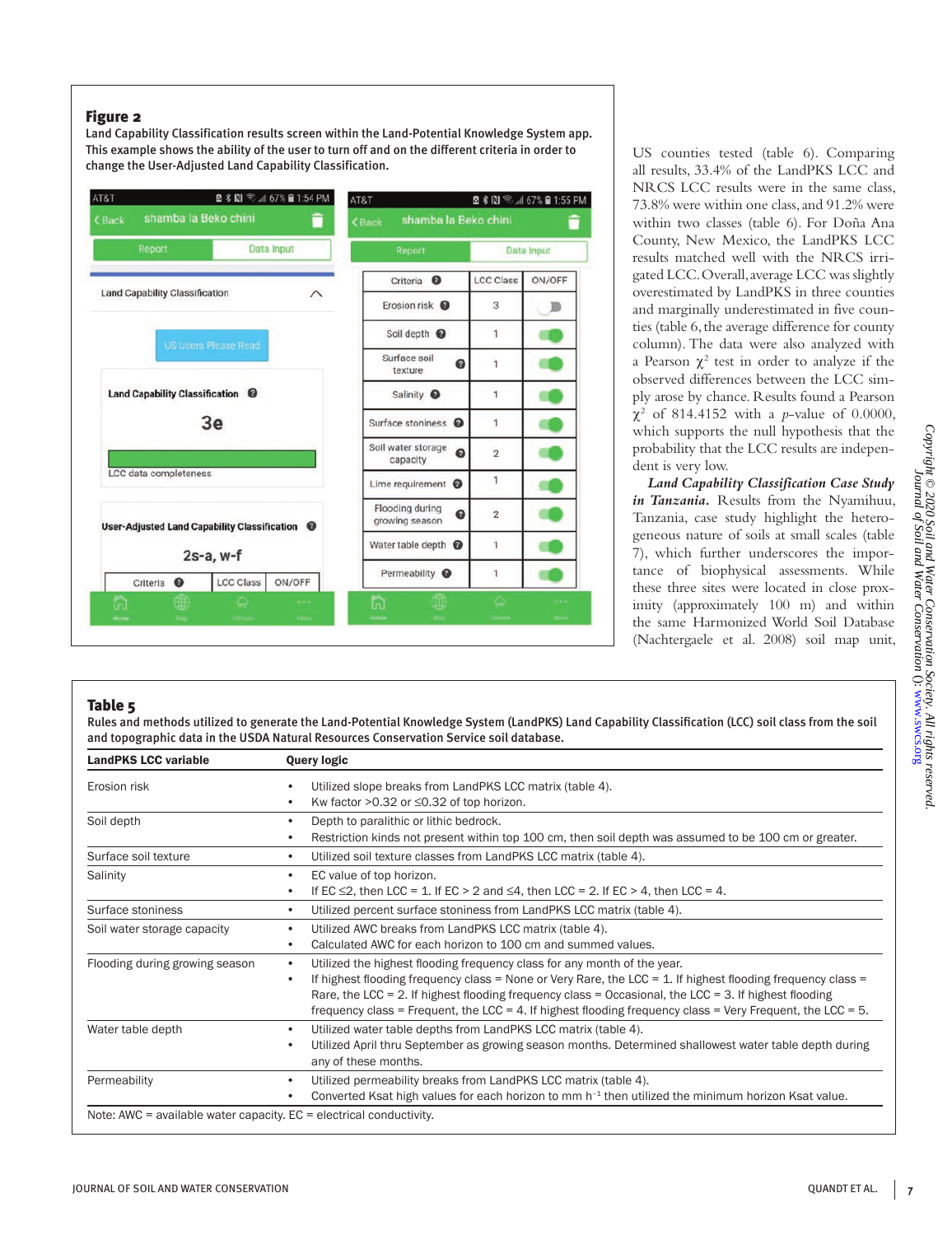#### Table 6

Comparison of Land-Potential Knowledge System (LandPKS) Land Capability Classification (LCC) results with USDA Natural Resources Conservation Service (NRCS) LCC results. Analysis between both soil data sets found a Pearson χ<sup>2</sup> of 814.4152 with a *p-*value of 0.0000.

|                                                | <b>Number of soil</b><br>components | <b>Number of soil</b><br>components<br>with same LCC<br>class | <b>Number of soil</b><br>components with<br>difference of 1 LCC<br>class $(\pm 1)$ |                            | <b>Number of soil</b><br>components with<br>difference of 2 LCC<br>classes $(\pm 2)$ |                            | <b>Number of soil</b><br>components with<br>difference of 3 LCC<br>classes $(\pm 3)$ |                            | <b>Number of soil</b><br>components with<br>difference of 4 LCC<br>classes $(\pm 4)$ |                          | Average                  |
|------------------------------------------------|-------------------------------------|---------------------------------------------------------------|------------------------------------------------------------------------------------|----------------------------|--------------------------------------------------------------------------------------|----------------------------|--------------------------------------------------------------------------------------|----------------------------|--------------------------------------------------------------------------------------|--------------------------|--------------------------|
| County,<br>state                               | assigned LCC<br>class by NRCS       | <b>LandPKS</b><br>$= NRCS$                                    | <b>LandPKS</b><br>> NRCS                                                           | $NRCS$ ><br><b>LandPKS</b> | <b>LandPKS</b><br>> NRCS                                                             | $NRCS$ ><br><b>LandPKS</b> | <b>LandPKS</b><br>> NRCS                                                             | $NRCS$ ><br><b>LandPKS</b> | <b>LandPKS</b><br>> NRCS                                                             | NRCS ><br><b>LandPKS</b> | difference<br>for county |
| Barbour<br>Co.<br>Alabama                      | 186                                 | 72                                                            | 38                                                                                 | 41                         | 9                                                                                    | 20                         | $\Omega$                                                                             | $\overline{4}$             | $\circ$                                                                              | $\overline{2}$           | $-0.2$                   |
| Gates<br>Co., North<br>Carolina                | 83                                  | 31                                                            | 10                                                                                 | 27                         | 11                                                                                   | $\mathbf 1$                | $\circ$                                                                              | 3                          | 0                                                                                    | $\mathsf{O}$             | $-0.1$                   |
| <b>Sumtes</b><br>Co.<br>Florida                | 299                                 | 109                                                           | 58                                                                                 | 69                         | 31                                                                                   | 8                          | 12                                                                                   | 12                         | $\circ$                                                                              | 0                        | 0.1                      |
| Polk Co.,<br>Tennessee                         | 87                                  | 33                                                            | 15                                                                                 | 12                         | 5                                                                                    | 22                         | $\Omega$                                                                             | $\circ$                    | $\circ$                                                                              | $\Omega$                 | $-0.4$                   |
| Knox Co.,<br>Ohio                              | 281                                 | 91                                                            | 68                                                                                 | 19                         | 29                                                                                   | 20                         | 28                                                                                   | $\overline{4}$             | 22                                                                                   | $\mathsf{O}$             | 0.8                      |
| Livingston<br>Co.<br>Louisiana                 | 60                                  | 3                                                             | 14                                                                                 | 6                          | 21                                                                                   | 3                          | 10                                                                                   | $\Omega$                   | 3                                                                                    | $\Omega$                 | 1.4                      |
| Hill Co.,<br>Texas                             | 134                                 | 19                                                            | 19                                                                                 | 46                         | 6                                                                                    | 30                         | $\mathbf{1}$                                                                         | 8                          | 3                                                                                    | $\overline{2}$           | $-0.7$                   |
| Dona Ana.<br>Co., New<br>Mexico<br>(irrigated) | 174                                 | 77                                                            | 38                                                                                 | 47                         | $\Omega$                                                                             | 11                         | $\Omega$                                                                             | $\mathbf{1}$               | $\Omega$                                                                             | $\Omega$                 | $-0.2$                   |
| Total                                          | 1,304                               | 435                                                           | 260                                                                                | 267                        | 112                                                                                  | 115                        | 51                                                                                   | 32                         | 28                                                                                   | 4                        |                          |
| Percentage                                     |                                     | 33.4                                                          | 40.4                                                                               |                            | 17.4                                                                                 |                            | 6.4                                                                                  |                            | 2.5                                                                                  |                          |                          |

## Figure 3

Field work photos in Nyamihuu, Tanzania. (a) Quandt demonstrating the Land-Potential Knowledge System app with local farmers and village representatives. (b) Suzana Mwangoka, Tanzania National Land Use Planning Commission, hand texturing soil using the Land-Potential Knowledge System app.



many of the soil properties were different. For example, the available soil water storage capacity deviated substantially (high production =  $9.6$  cm, upper field =  $6.6$  cm, outcrop

 $= 1$  cm), with the high production site able to hold almost one-third more plant-available water than the upper field. Additionally, the

LCC subclasses varied between the three sites, reflecting different land use limitations.

In contrast, the four LCC determinations in the four villages in the Kisarawe District, Tanzania, were very similar, with sandy loam and loamy sand soil textures. These textures resulted in an LCC class of 3s–a of all four sites due to their limited available soil water holding capacity. The similarity of the soils in the four Kisarawe locations may reflect a preference for locating villages on relatively well-drained soils on flat slopes. Much steeper slopes (which would have resulted in 4–8e classifications), inundated areas (3–5w–f and 3–6w–d), and shallow soils (3–8s–d) were encountered while travelling to the villages. These two case studies highlight the importance of collecting biophysical information when conducting land evaluations in a realworld context and how sampling strategies may also depend on the local context.

*Land Capability Classification Case Study in Ethiopia.* Results from comparing the compatibility of the LandPKS LCC determinations and the LAUD determinations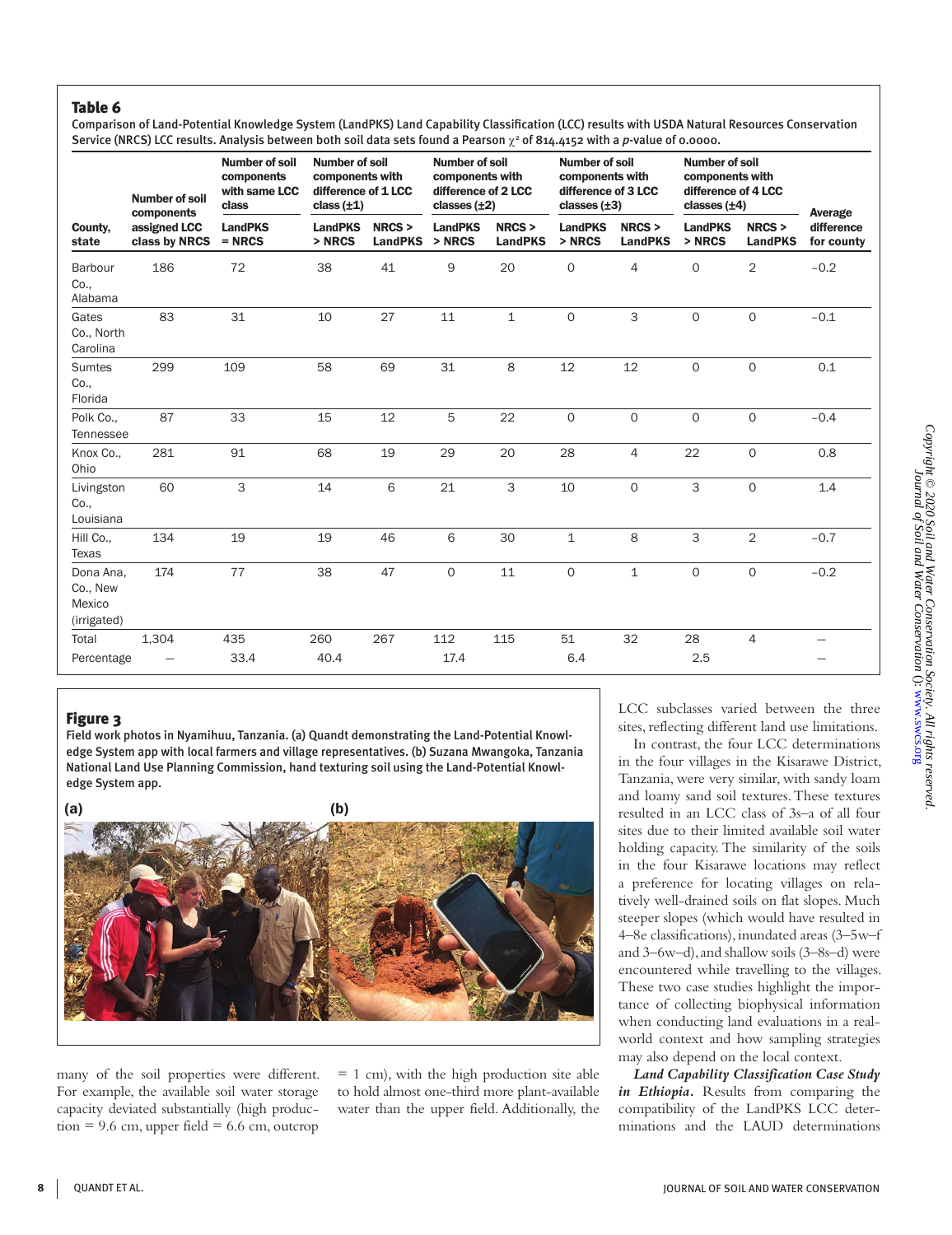#### Table 7

Land Capability Classification (LCC) for three Land-Potential Knowledge System (LandPKS) sites in Tanzania.

|                                                                                       | <b>High production</b>       |                                              | <b>Upper field</b>           |                | <b>Outcrop</b>      |                |  |
|---------------------------------------------------------------------------------------|------------------------------|----------------------------------------------|------------------------------|----------------|---------------------|----------------|--|
| <b>LCC</b> criteria                                                                   | User input data              | <b>LCC</b>                                   | User input data LCC          |                | User input data LCC |                |  |
| Erosion risk                                                                          | 3% to 5%                     | $\mathbf{1}$                                 | 11% to 15%                   | 3              | 16% to 30%          | 4              |  |
| Soil depth*                                                                           | >100                         | $\mathbf{1}$                                 | $>100$ cm                    | 1              | 23 cm               | 6              |  |
| Surface soil<br>texture                                                               | $\overline{2}$<br>Loamy sand |                                              | $\overline{2}$<br>Loamy sand |                | Loamy sand          | $\overline{2}$ |  |
| Salinity                                                                              | <b>No</b>                    | $\mathbf{1}$                                 | N <sub>0</sub>               | 1              | N <sub>0</sub>      | 1              |  |
| Surface<br>stoniness*                                                                 | < 0.1                        | $\mathbf{1}$                                 | < 0.1                        | 1              | < 0.1               | 1              |  |
| Soil water<br>storage capacity                                                        | 9.6 cm                       | 3                                            | 6.6 cm                       | 3              | $1.0 \text{ cm}$    | 4              |  |
| Lime requirement*                                                                     | None                         | $\mathbf{1}$                                 | None                         | 1              | None                | 1              |  |
| Flooding (growing<br>season)*                                                         | None                         | $\mathbf{1}$                                 | None                         | 1              | None                | 1              |  |
| Water table depth $* > 120$ cm                                                        |                              | 1                                            | $>120$ cm                    | 1              | $>120$ cm           | 1              |  |
| Permeability <sup>+</sup>                                                             | $0.7$ mm h <sup>-1</sup>     | 3                                            | 4.7 mm $h^{-1}$              | $\mathfrak{D}$ | 45.9 mm $h^{-1}$    | 1              |  |
| LCC rating                                                                            | $3s-a, w-p$                  |                                              | $3e$ , s-a                   |                | $6s-d$              |                |  |
| Most limiting soil<br>Soil water storage<br>characteristics<br>capacity, permeability |                              | Erosion risk, soil water<br>storage capacity |                              |                | Soil depth          |                |  |
| *Values estimated after the site was evaluated.                                       |                              |                                              |                              |                |                     |                |  |
| +Calculated.                                                                          |                              |                                              |                              |                |                     |                |  |

shows that 60% of the sites (nine sites) had the same LCC score, and 40% (six sites) had a marginal difference of only one class (table 8). This reflects general compatibility between the two different systems for determining LCC. Furthermore, on average, the LandPKS assessment took 40 minutes, while the LAUD paper-based assessment took 30 minutes. However, the 30 minutes only included field data collection/input and not data processing. In subsequent conversations, LAUD personnel indicated that they believe the total time, including data processing, would be less for LandPKS than for the current LAUD approach using paper forms, while the auto-

mated LandPKS cloud back-up provides greater data security. No Pearson  $\chi^2$  test was completed for the Ethiopia data because of the small sample size.

In the online survey, 100% of LAUD staff strongly agreed or agreed that the LandPKS app was easy to use  $(n = 39$  responses). Additionally, 97.4% of LAUD staff strongly agreed or agreed that the pictures and terminology used in the LandPKS app were easy to understand, and 97.4% strongly agreed or agreed that the app has adequate guiding documentation. Importantly, LAUD staff were asked if the LandPKS LCC system could be compatible with current Ethiopian

land use planning procedures. Based on 39 responses, 28.2% strongly agreed that it was compatible, 66.7% agreed, approximately 2.6% were undecided, and 2.4% disagreed.

*Discussion.* This paper has outlined the design of a standardized global LCC system and its integration into the LandPKS mobile app. The standardized LandPKS LCC system helps to address the lack of technical capacity (particularly to characterize soil morphology) necessary to generate the required inputs to generate LCC, and the lack of a digital platform for data input, interpretation, storage, and management.

*The Standardized Land Capability Classification System.* Given the variability of different LCC systems developed within the United States, the LandPKS LCC system outlined in this paper proved to be relatively consistent with the various LCC implementations, without consistent overor underestimation. For example, testing found that when compared to the USDA NRCS soil survey data, three counties on average were slightly overestimated and five were marginally underestimated (table 6). Similar conclusions can be made from the LAUD LCC determinations (table 8). Furthermore, the case study in Tanzania highlights the importance of conducting biophysical assessments in land evaluation and land use planning efforts given the often small-scale variability of soils. Lastly, the findings from Ethiopia show (1) consistency of the LandPKS and LAUD LCC determinations and (2) generally positive perceptions of usability and usefulness of the LandPKS LCC classification and mobile phone app.

Achieving the goal of reduced soil degradation and improved natural resource conservation will require an incredible mobi-

#### Table 8

Comparison of Land-Potential Knowledge System (LandPKS) Land Capability Classification (LCC) results with Ethiopia's Land Administration and Use Directorate LCC results.

| Region         | Number of sites with<br>same LCC class | of 1 LCC class                   | Number of sites with difference | Number of sites with difference<br>of 2 LCC classes |                            |                                        |
|----------------|----------------------------------------|----------------------------------|---------------------------------|-----------------------------------------------------|----------------------------|----------------------------------------|
|                | LandPKS<br>$=$ LAUD                    | LandPKS ><br>$L \text{AUD} (+1)$ | L AUD ><br>Land PKS $(-1)$      | $LandPKS$ ><br>$LADD (+2)$                          | L AUD ><br>Land PKS $(-2)$ | Average class<br>difference for region |
| Amhara         |                                        |                                  |                                 |                                                     |                            | 0.3                                    |
| <b>SNNPR</b>   | 6                                      |                                  |                                 |                                                     | O                          | 0                                      |
| Total          | 9                                      |                                  |                                 |                                                     |                            |                                        |
| Percentage (%) | 60                                     | 40                               |                                 |                                                     |                            |                                        |

Southern Nations, Nationalities, and Peoples region. LAUD = Land Administration and Use Directorate.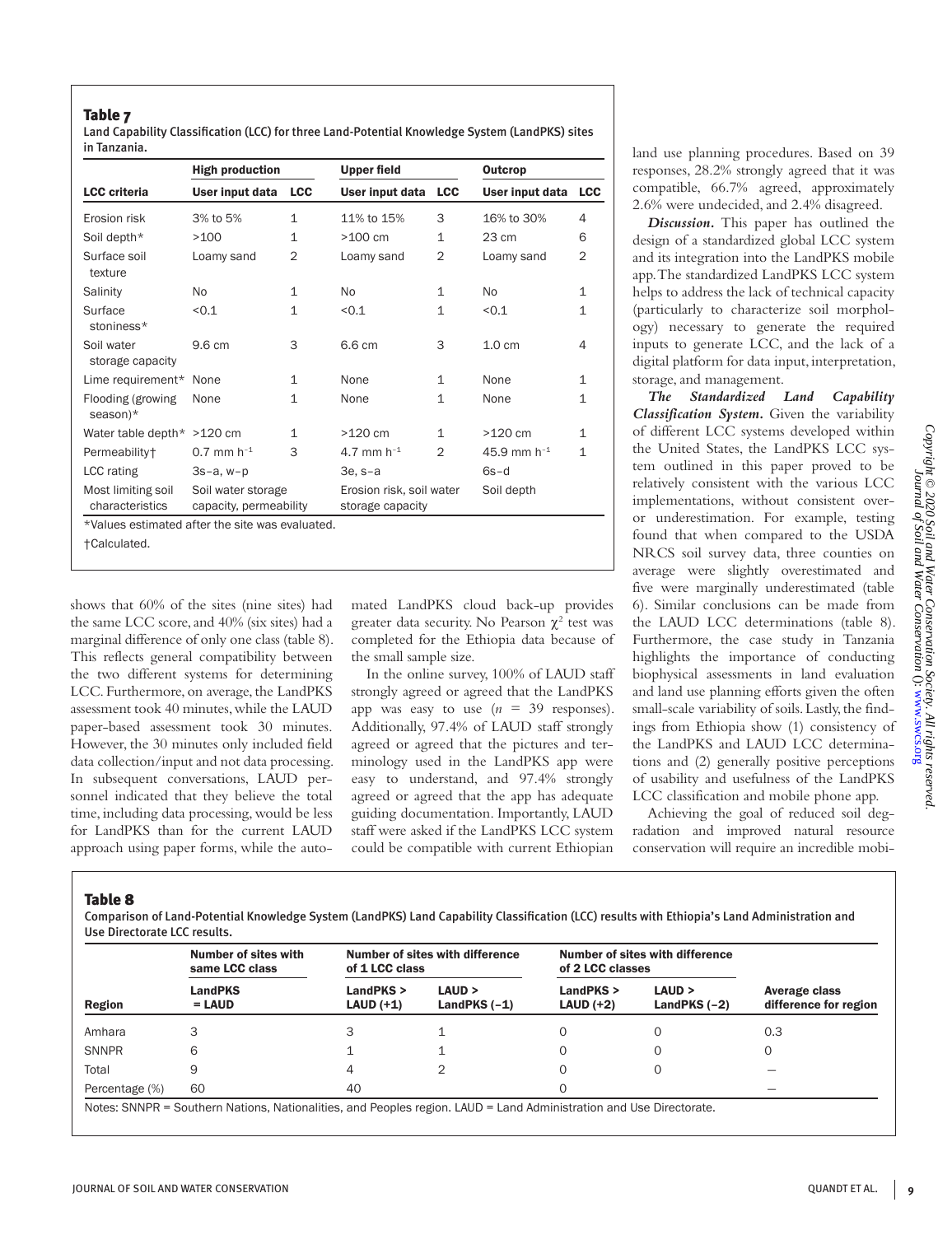lization of people and resources, and the standardized LandPKS LCC system presented here provides a new resource that is accessible, free to use, and requires little formal training. Shortfalls in global food production have highlighted the importance of devoting land to its "optimal" use, where the land can make its maximum contribution to feeding the human population, while maintaining longterm sustainability of land uses (Lambin et al. 2014; Rudle and Meyfroidt 2014; UNEP 2016). By determining which lands are not suitable for cultivation, the LandPKS LCC system may help avoid land conversions to agriculture and promote sustainable agriculture in areas well suited for cropping.

In the future, the LandPKS team plans to make more interpretive information available to users in order to better interpret the LCC classes and subclasses. Furthermore, the accessibility of the LandPKS app has already been increased by translating the app into several languages, including Spanish, Swahili, and French. However, there are other limitations of the LandPKS LCC system and the LandPKS app. First, the lack of integration with climate means that users must understand the local climate limitations separate from the LCC class. While the LandPKS app does provide the user with basic climate information, more localized information may be required. Second, the LandPKS LCC class is only part of a crop suitability determination and must be integrated with other information to be used for crop suitability assessments. Third, the LandPKS LCC results are only as accurate as the user inputs, and while our previous work (Salley et al. 2018) shows that nonexperts can still achieve accurate results, training can improve accuracy in hand texturing the soil. In the initial field testing in Tanzania of the LandPKS LCC, it only took about one to three hours to fully train someone on how to use the LandPKS app and the LCC function.

*Implications for Natural Resource Conservation in Resource-Poor Contexts.*  The LandPKS case studies in Tanzania and Ethiopia highlight the usefulness and usability of the LandPKS LCC system for both small and large-scale land evaluation and planning. Furthermore, the LandPKS LCC system partially addresses the call by IPBES (2018) for "more relevant, credible, and accessible information … to improve the long-term stewardship of land and sustainability of natural resource use." Namely, (1) it is accessible because it does not require high levels of literacy or education to use (Herrick et al. 2018; Salley et al. 2018); (2) is free and available to everyone, not just local elites; and (3) is a tool to integrate local and scientific knowledge. Furthermore, LandPKS is a global app, and the LandPKS LCC system can be used to calculate the capability and potential of land, regardless of the geographic location (as demonstrated by assessments in this paper in both developed—United States—and developing—Tanzania and Ethiopia—country contexts highlights) or social/economic/political context.

Tanzania provides an excellent example of a country that has ambitious land use planning goals but often lacks the tools to carry out expensive surveys and biophysical assessments (personal communication, C. Mkalawa, 2018). Tanzania currently uses a six-step process for participatory land use planning and management, involving community members and stakeholders at every step. In order to ensure that village land use plans are technically sound, it is the responsibility of the Participatory Land Use Management team to conduct a systematic assessment of both the biophysical and socioeconomic conditions. The LandPKS team has been working with the National Land Use Planning Commission on the development of the LandPKS LCC system, and the two Tanzanian case studies highlight the importance of integrating biophysical assessments into their land use planning process.

The Ethiopia case study highlights both the compatibility of the LandPKS LCC system with the current LAUD system and also the usability of the system for national to local LAUD staff and administrators. Established by the Ethiopian government, the LAUD is mandated to spearhead activities related to land tenure security, land use planning, and development based on the *Local Level Participatory Land Use Planning Manual*. This manual is a guiding document for the decision-making of optimized and sustainable land use options based on socio-economic, institutional, and natural resource constraints and potentials. Likewise, the general objective of the manual is to facilitate optimum economic benefits and sustainable rural land use through appropriate land use planning, without causing land degradation and environmental pollution in a planning area (Negash 2012). To be an effective system for the LAUD data collection, the LandPKS LCC system must be usable and understandable, and LAUD staff in Ethiopia overwhelmingly found it to be both. The Ethiopian case study also shows how the LandPKS LCC can address issues of access to knowledge, human capacity, and financial resources that can hinder biophysical assessments and land evaluation in the developing world context (Kisambu et al. 2017). Overall, improved land use planning efforts will contribute to improving natural resource conservation, creating more sustainable agricultural systems, and increasing food security in Ethiopia, Tanzania, and beyond.

#### Summary and Conclusions

This paper (1) outlined the development of a system to facilitate rapid, consistent, and transparent determinations of LCC by nonspecialists using the LandPKS app and (2) evaluated the system through Tanzanian and Ethiopian case studies and comparisons with independent USDA determinations. The system generates results that are comparable with a variety of implementations of the LCC system, and it can be flexibly applied. The LandPKS LCC system helps fill the need for a digital platform for data input, storage, and management (Yonazi et al. 2012; UNEP 2016; IPBES 2018), as well as the lack of technical capacity to collect biophysical data (Kisambu et al. 2017). Through more sustainable land use planning and management, land can become a springboard for those in poverty to improve their socioeconomic condition. The LandPKS app with the integrated LandPKS LCC system is one tool for more scientific, affordable natural resource conservation and sustainable land management.

#### Acknowledgements

The authors would like to acknowledge David Dent (fellow of Lund University Centre for Sustainability Studies, Lund, Sweden) and Anthony Young (School of Environmental Sciences, University of East Anglia, Norwich, United Kingdom), whose book *Soil Survey and Land Evaluation* first inspired the second author's interest in the field in the late 1980s, and more recently both Dent's and Doug Lawrence's (deputy chief, Soil Survey and Resource Assessment, USDA, United States) encouragement to consider the relative value of LCC determinations for both land management and policy in the 21st century. David Rossiter (professor, Cornell University, Ithica, New York, United States) also served as an inspiration through conversations, his groundbreaking development of the Automated Land Evaluation System, and more recently his promotion of citizen soil science,